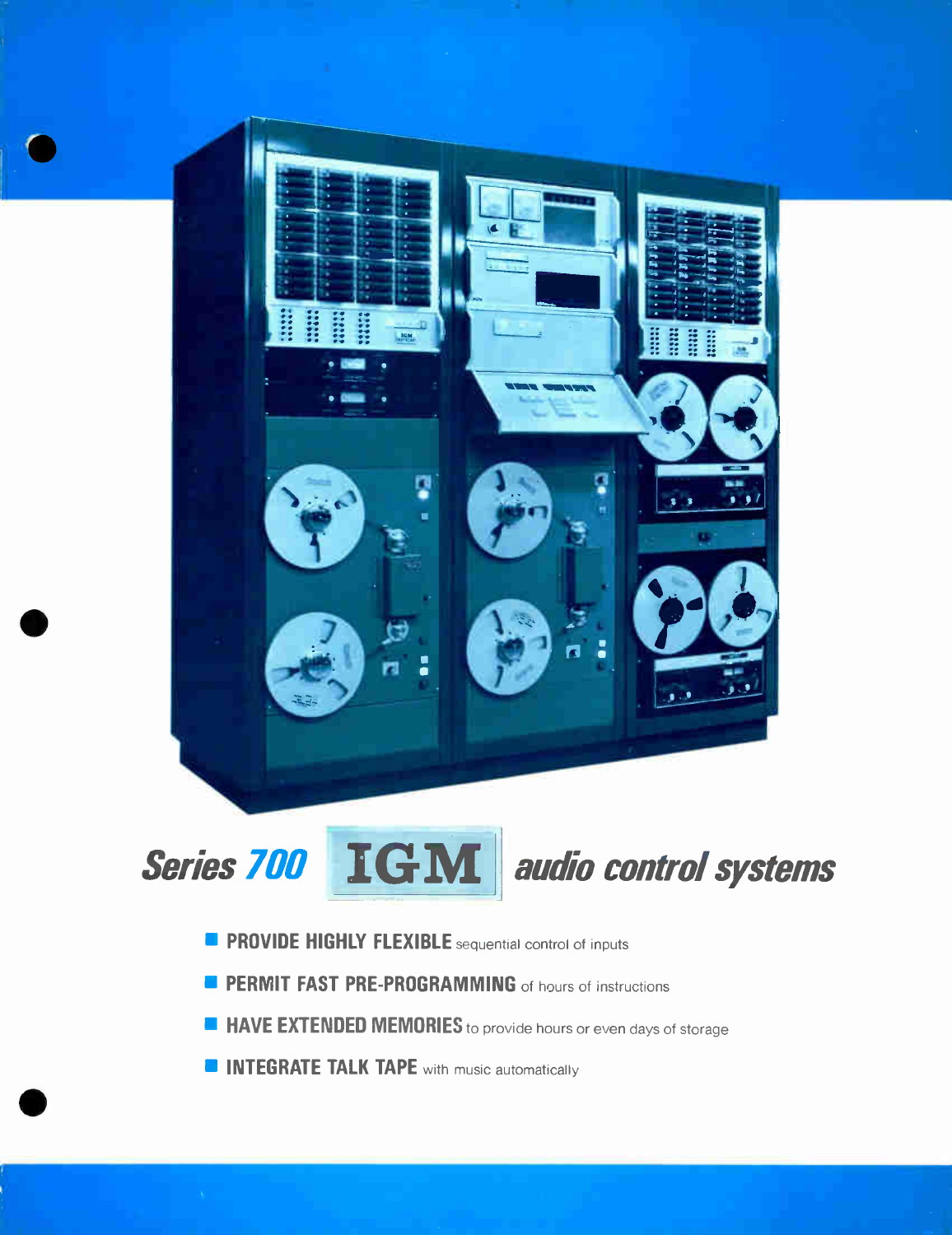## How the  $\left\| \mathbf{IGM}\right\|$  700 system gives you highly flexible, easily programmed, sequential control: •

The IGM Series 700 system incorporates all the proven techniques of control and audio switching developed by IGM in over 12 years of experience with broadcast automation. These techniques have now been packaged into a highly flexible, easily programmable sequential control system which uses all the most recent advances in solid state memory and integrated circuits.

Designed with the operator in mind, the system's extended memory permits hours and hours of programming instructions to be entered into the memory quickly and easily; yet it also permits last-minute changes just as easily, without reprogramming the entire sequence. It was also designed with the engineer in mind, as it provides solid state reliability. Servicing is quick and easy, with test points and status lights on all important circuits.

Equally important, all systems are checked and lifetested by a high speed digital computer prior to shipping and installation, so that component failures common to the initial start-up of new systems are eliminated at the factory, rather than at your station. IGM Series 700 systems are, in every sense of the word, "state of the art'

#### Two basic models are available:

- The Model 710 providing 1,000-event memory and control over a maximum of 30 audio sources, 5 of which can be random access sources if desired. Real time capability is provided with an external real time switcher.
- The Model 730 providing a standard 3,000-event memory (more on special order) and control over a maximum of 39 audio sources, 5 of which can be random access sources (more on special order), plus IGM's exclusive "Announce Tape Control" system and built-in real time capability.



Fig. 1—readouts display all zeros if the event addressed directly from the keyboard has not been programmed.

The IGM Model 700 systems provide the ultimate in sophistication and flexibility where station format requires strict sequential control of all inputs to the system. The solid state memory of up to 3,000 events permits the preprogramming of as many as 24 hours at a time, with each hour having up to 125 separate audio events. (More hours can be preprogrammed by reducing the number of events per hour.) Each hour can be as different from every other hour as necessary. Events can be left unprogrammed so that last-minute changes may be inserted into the format quickly and easily, without moving or changing valid instructions. Events not programmed prior to air time are simply skipped. By setting up a basic hour-byhour format, only those events which vary, such as spots, need be changed from day to day. Unchanging elements of the format, such as music rotation, jingles, news, weather and time checks, can be programmed once and left unchanged on a day-to-day basis until the basic format changes.

#### **Programming**

Programming the Model 700 system is simplicity itself. A standard 10-key keyboard on a display panel enters all instructions into the memory. This keyboard is inoperative unless the unit is placed in the programming mode by depressing the "Program" button. Then indicator lights on the display panel show the unit is ready to receive programming instructions. The next step is to decide which event of the memory is the first to be programmed. This event can be addressed directly by simply entering the desired event number from the keyboard and pushing the "Program Address" button. The readout on the panel will immediately display the programming instructions currently in that event of the memory. If the event is empty, the readouts will display all "zeros," as illustrated below (Figure 1). If programming instructions from the previous entry have not been changed, the readout will show the audio source number, the tray number (if any) and the function code last programmed into that event. Figure 2



Fig. 2—readouts indicate that Event 41 contains instructions to start audio source #1, tray #10, function code #0.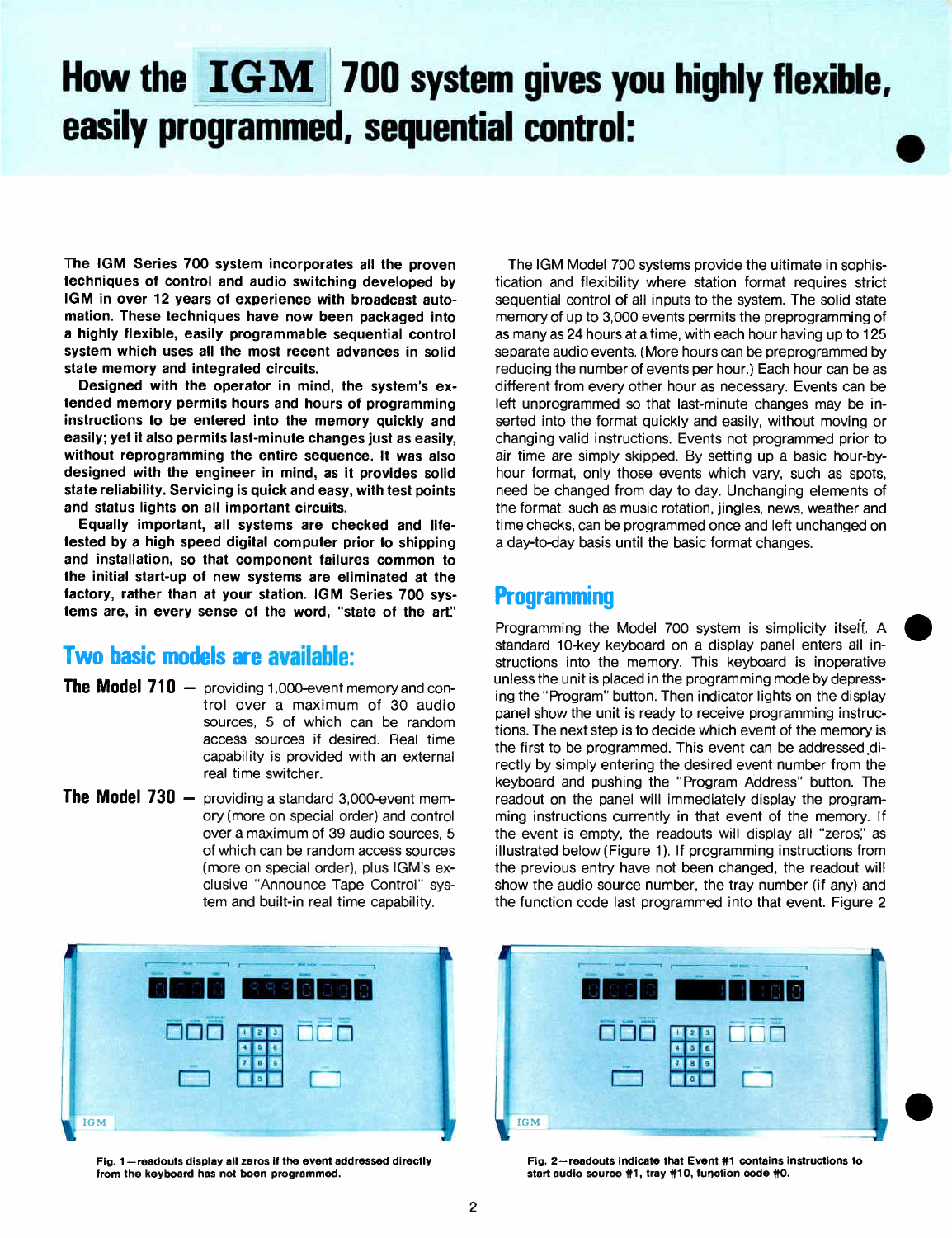#### Time correction

Time correction in the Series 700 system is accomplished by skipping, at preselected times, any events in the memory which have been specifically programmed as "fill" events, and then finding the beginning event in the next time period. (This event is identified by a function code #3.) The time correction feature makes it unnecessary to accurately time all events within a period to insure that station identification announcements are broadcast within legal time limits. The length of all scheduled events in a time period, say a half an hour, is simply estimated, and extra events, typically music selections, are programmed on an "if-needed" basis. The digital clock in the system will provide a time-correct command at preselected times. The command will cause the memory to skip over any events which did not have time to play and to find the first event in the next time period. This skipping action takes place virtually instantaneously (in less than a second). The time-correct function will not operate if the event on the air has a function code #1, the code insuring that a back intro, a tag to a spot, or other feature which must follow the on-the-air feature, will be aired before the time correct takes place. Standard time-correct time intervals—every 5 minutes,  $7\frac{1}{2}$  minutes, 10 minutes, 15 minutes, 30 minutes or 60 minutes—are available on standard toggle switches. Other special times can be supplied as required by the specific format.

#### Audio

A separate audio chassis provides audio switching and interfacing to audio inputs. All audio switching is smooth with no clicks or pops. A relay is supplied on each audio control card for interfacing to transports which require 28 VDC for control. The audio chassis is pre-wired for 15 audio control cards. One card and interconnecting cable is supplied with each of the potential inputs actually used. Additional cards and cables can be added at any time to permit expansion to a maximum of 15 inputs per chassis. If more than 15 inputs are required, a second or third chassis can be plugged into the first chassis. This permits up to 39 separate audio inputs to be controlled by the memory. Five of the audio inputs (more on special order) can be random access, such as the IGM Instacart, and interfacing can be added to the memory chassis to control 48 trays from each of these inputs. Audio for these inputs is switched in the audio chassis. Indicator lights on the front of the audio chassis show which audio source is on the air. These indicators also serve as manual start buttons for each audio source. The IGM announce tape audio control is also available on a plug-in basis if the special IGM "Announce Tape" capability, described elsewhere, is to be used.

#### Monitor and control chassis

A monitor and control chassis completes the Series 700 system. This chassis provides:

- VU meter(s) and speaker, both of which are switchable between the output of the system and the built-in cue system.
- Low level mixing and output amplifier(s). The mixing circuits provide smooth, noiseless switching with full audio overlap of two or more sources on a completely programmable

basis. The output amplifiers provide a nominal +8dbm output with 10db of headroom. (See audio specification on page 6.)

- A built-in, integral silence sensor, which monitors the system output(s) and provides a switching pulse to start the next event in case of failure of any audio source or sources. Circuits are also provided to operate external alarms if desired.
- A built-in digital clock and readout display in hours, minutes and seconds (12 hours, AM or PM). The standard clock is driven by the 60Hz AC line, but a crystal oscillator can be plugged in to provide independence of fluctuating frequency sources. Accuracy to two seconds per month is guaranteed with the standard crystal oscillator option, but greater accuracy is available if required. All crystal options include rechargeable battery back-up to protect against power interruptions. This built-in clock also provides the time base for external devices, such as real time switchers and program loggers, if they are a part of the system. Up to six remote readouts can be slaved to the digital clock to provide a common time base for all offices and studios. The clock can also be driven from any existing accurate time source which provides output pulses at regular intervals, such as every second, every other second, on the hour or once a day.
- A control panel to start, stop and manually switch the system. Standard remote control chassis can also be connected to this chassis to provide full remote monitoring and control over the system. A sample remote control chassis is shown in the illustration below (Figure 4).
- An "Emergency" channel input and control which permits any single input to be fed directly to the system output, bypassing both the memory and audio chassis in the unlikely event of failure of either of these two separate chassis.



Fig. 4—remote control chassis available for full remote monitoring and control over the system.

#### Automatic program logging

Both the Model 710 and Model 730 will provide automatic logging with either the IGM Model 364 logging system, which provides digital printout of time and a code number from cartridges; or the IGM Model 366 logging system, which provides printout of time plus a complete log entry in English. Separate specification sheets are available for both logging systems.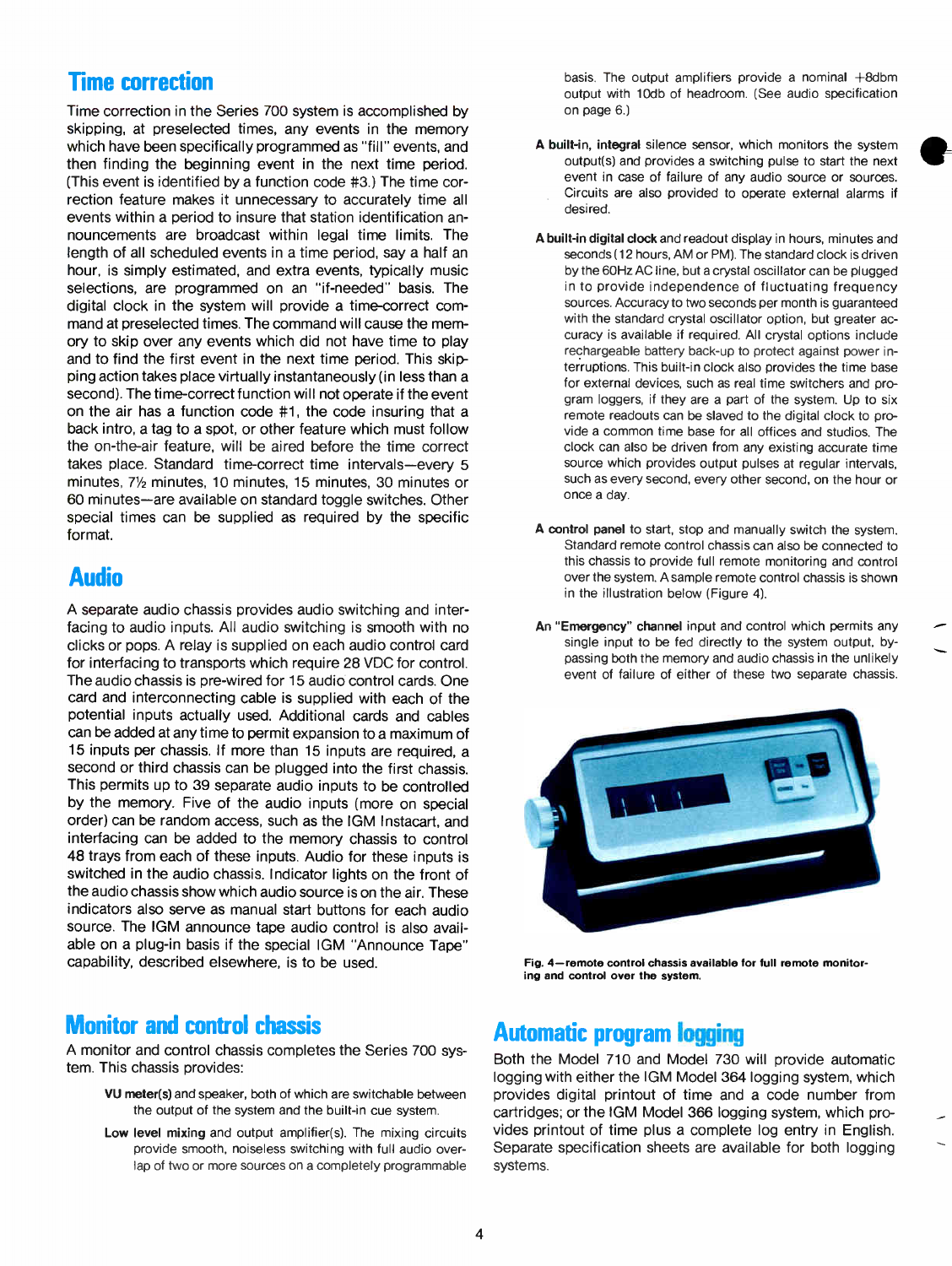## With the IGM 700, you can set up an entire day's programming in as little as 10 minutes.



## A COMPLETE MODEL 710 CONTROL SYSTEM

Compact • Flexible • Capable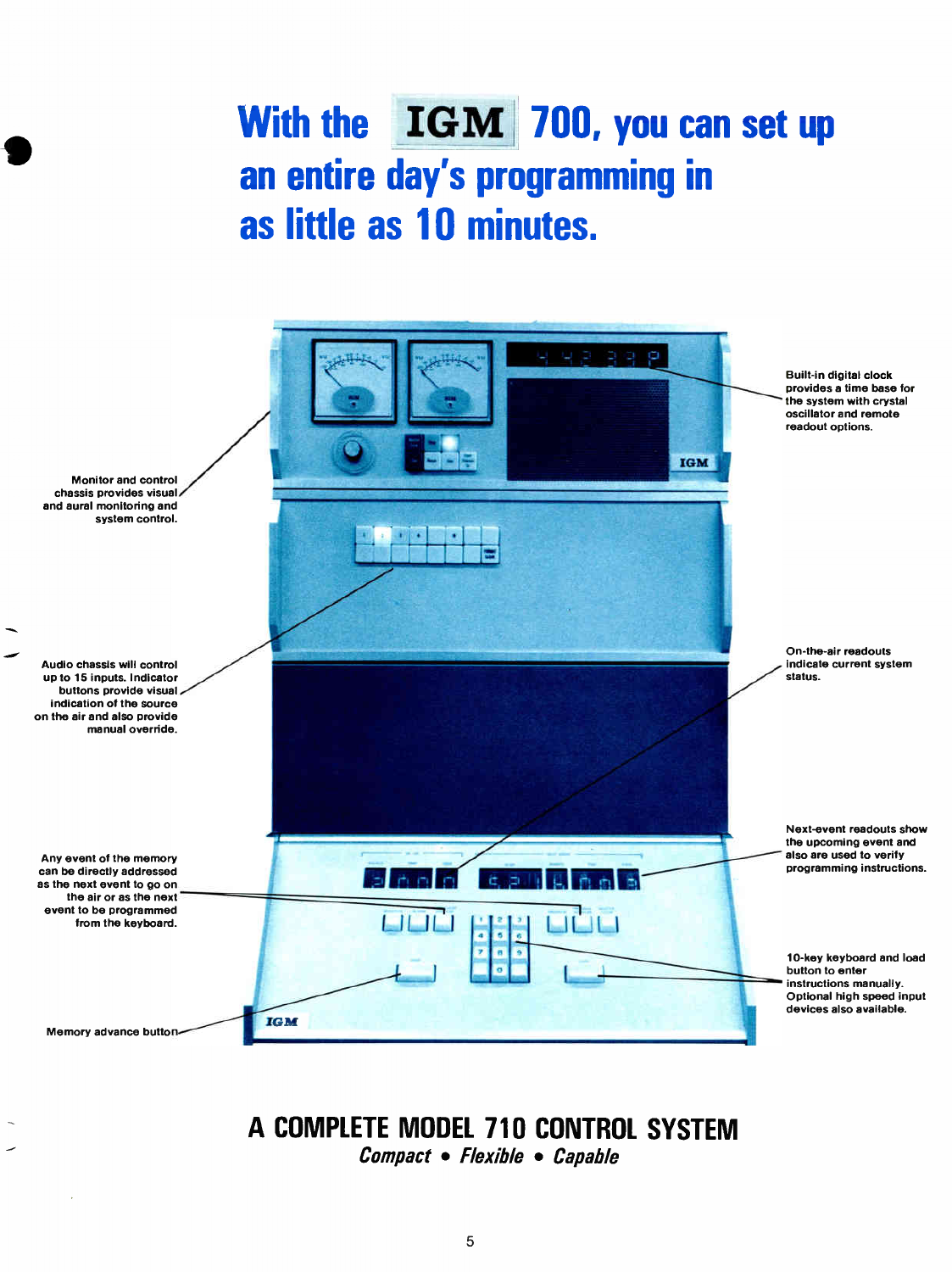indicates that "Event #1" still contains the instruction to start audio source #1, tray #10, function code #0.

If Event #1 of the memory is to be changed, the desired source number, tray number, and function code are entered, in that order, by depressing the appropriate keys of the 10 key keyboard, then the "Load" button. The new instruction will immediately appear in the readouts, confirming that the entry has been properly made. The readouts show what is actually stored in the memory, not just which buttons have been pushed. This permits a visual verification that programming instructions have been properly entered. If a mistake has been made, the entry is re-entered. As the "Load" button is pushed, the new instruction is immediately entered and displayed, and the previous instruction erased.

Once the entry has been verified the next programming instruction can be entered. If it is to be entered in "Event #2: the "Memory Advance" button is pushed to advance the readouts to event #2. If several events in the memory are to be skipped, this can be done either by pressing the "Advance" button several times, or by entering the desired event number via the keyboard and pressing the "Program Address" button. By using this direct-address capability, the instructions in any event of memory can be quickly displayed and changed, without stepping or searching sequentially through the memory until the desired event is reached. Direct-addressing in this manner can be forward through the memory, each time to a higher event number, or backwards to recheck or reprogram a lower event number. Any event of the memory can be erased by loading zeros after addressing the event number. Such an event will be skipped if not reprogrammed by air time. The memory system can be switching events on the air at the same time the operator is entering new program instructions.

#### On-air mode

In this mode the "Next Event" readouts show which event will be used on the air next, and which source, tray and function code has been programmed in that event of the memory. The "On The Air" readouts show which source and tray number is currently on the air and which function code is currently operative. In the illustration below (Figure 3), Event #522 is to be the next event on the air; this event has been programmed with instructions to start source #3, tray #31 with a function code #1. Source #6, tray #00 (a non-random-access source) is currently on the air and the current function code is #3. The "Next Event" readout can be changed at any time either by pressing the "Memory Advance" button which will advance



Fig. 3-next event to be on air is #522, from source #3, tray #31, function code #1. This event will play when the on-air event, shown as source #6, tray #00, function code #3, has finished.

All IGM equipment features "tomorrow's engineering today." To you this means: guaranteed trade-in value; latest technical advances such as printed circuit boards and solid state electronics throughout; modular expandability; added safety from using components rated higher than normal operating parameters; built-in cue systems and separate sense amplifiers for better production.

the memory one event, or by entering the number of the desired event on the keyboard and pressing the "Next Event Address Button:'

#### Operating controls

Other operating controls conveniently located on the sloping front panel of the memory provide the following capabilities:

- "Override"This button simulates a switching pulse and will immediately switch the present event off the air and the next event on the air.
- "Alarm" When operative (as shown by the indicator light), this circuit stops the memory at the last programmed step and rings an external alarm to warn the operator to reprogram the system. If not operative, the memory will continually recycle, starting over again with event #1 when the last event is switched on the air.
- "Master Clear" When operative (as shown by the indicator light), this circuit permits the operator to erase the entire memory by entering zeros in all events of the memory simultaneously.

#### Function codes

Four function codes are provided to give special instructions about any event of memory. Three are permanently assigned functions; the fourth can be assigned as desired by the user.

- **COUP U** This is the normal function code, indicating that the next event of the memory may be delayed by placing the system in the stop mode, or allowing the external real time switcher to take over to join a program scheduled at a specific time.
- **COULE I** This code indicates that the next event *must* follow the on-the-air event. In this mode, the system will not allow the real time switcher to take over, or the Master Stop circuit or the time-correct circuit to operate until the next event has played. This code would be used, for example, where an announce tape with a back announcement is scheduled to follow the music selection on the air, and to interrupt the scheduled sequence would result in an error in the format.
- "Code 2" This code is a spare and may be customized to each station's individual requirements.
- "Code 3" This code is used with any event in the memory which represents the first event in a new time period, and is used to keep the system on time as explained on page 4.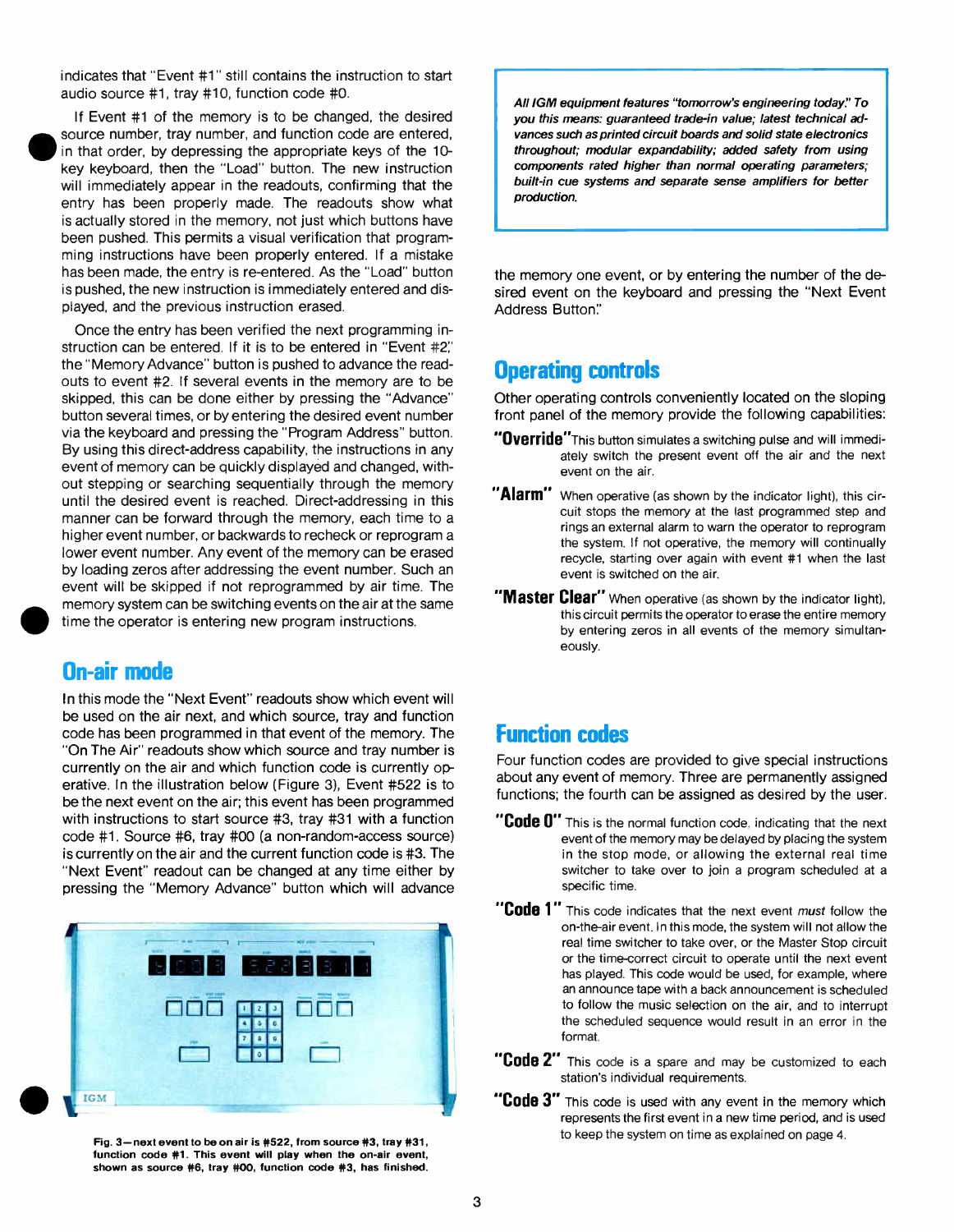## SPECIAL FEATURES - Model 730

In addition to providing an extended memory and expanded source control, the Model 730 incorporates other features for greater flexibility and control.

The built-in real time capability allows the operator to load into the memory the time a desired real time action is to take place. The code assigned identifies this instruction as a real time action. No external time base or memory is required. In addition, all switching action is controlled with 'Transition Codes," as follows:

| <b>Transition Number</b> | <b>Switching Action</b> |  |  |
|--------------------------|-------------------------|--|--|
|                          | Switch off, switch on   |  |  |
|                          | Switch off, fade on     |  |  |
| 2                        | Fade off, switch on     |  |  |
| 3                        | Fade off, fade on       |  |  |
| 4                        | Fade down, fade on      |  |  |
| 5                        | Spare                   |  |  |
| 6                        | Spare                   |  |  |
|                          | Spare                   |  |  |

These transition codes, in conjunction with the real time entry, make it possible to smoothly join network or other real time programs, insert adjacencies to real time programs, and to perform other real time and time-correct actions on a completely flexible, changeable basis.

#### Announce tape control logic

This exclusive capability is built into the Model 730 only, and provides the ultimate in flexibility for formats requiring sophisticated intermixing of announcements from an announce tape and music from cartridge or reel-to-reel sources. Two inputs are reserved for announce tapes. Special switching

announce tape if the tape is scheduled as the next event. I  $\begin{array}{c} \mathbf{e} \\ \mathbf{f} \end{array}$ it is not scheduled as the next event, the special switching tone is ignored and the regular switching tone starts the next event. By superimposing the regular and special tones, both the announce tape and the music can start simultaneously. This special logic, plus the special announce tape audio mixing technique, permits the station to record music selections once and allow for either a fore intro and a back intro, a fore intro only, a back intro only, or no intros at all. The choice is made when the system is programmed; the same music selection can be used in all eventualities, depending on the desire of the announcer and the traffic schedule on the day of broadcast.

tones are recorded on music selections. These tones start the N

#### Computer compatibility

As the Model 730 is designed with future expansion and flexibility in mind, various types of input and output devices can be added. For example, the system can be modified to accept programming instructions from other types of input devices in addition to the 10-key keyboard. Examples would be punched tape, punched cards, another computer either on site or at a remote location, magnetic (computer type) tape or discs, etc. The same options are possible as output devices or storage devices. For example, storage can be added to capture the account numbers of all spots aired, along with their air time, for subsequent transmission to computerized billing systems. With the Model 730, you can completely close the loop between computerized traffic and scheduling, on-the-air switching and logging, and computerized accounting and billing.

View of the Model 710 memory system showing all circuits on pluggable printed circuit boards. Note also the logic test points and status lights for ease of maintenance. A logic probe is being used to check a particular circuit. AUDIO SPECIFICATIONS AND ALL THE CONTROL OF THE CONTROL OF THE CONTROL OF THE CONTROL OF THE CONTROL O





Quality audio control equipment to solve the problems of broadcasters. IGM, 3950 Home



Tomorrow's Engineering Today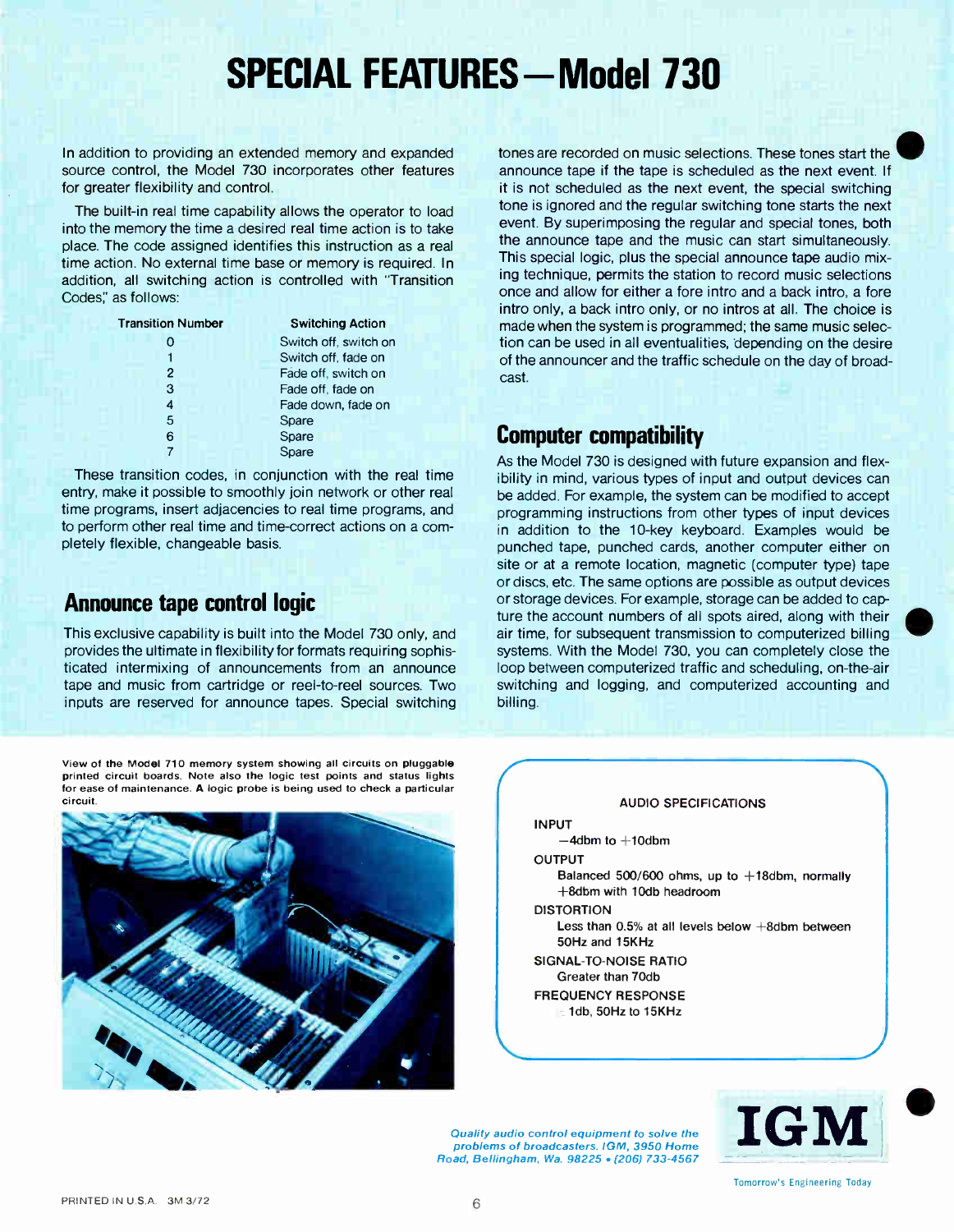# $\epsilon$  $\overline{a}$  $\ddot{\mathbf{c}}$  $\bullet$ ,,,,,,,,,, CLARK COMPANY

## Series 500 IGM audio control systems

- **IMPROVE YOUR STAFFING: IGM systems take the place of people you can't** hire. Permit you to use your strongest personalities on a 24 hour per day, 7 day per week basis. Make your prime daytime talent available all night.
- **IMPROVE YOUR SOUND:** by insuring tight, smooth Monday-through-Friday consistency, extended through Saturday and Sunday. Fewer people on duty performing more stable, less demanding jobs. Fewer emergencies—IGM systems are always on the job.
- **IMPROVE YOUR SALES:** by freeing creative personnel for greater production of local news and features, more selling and promotion effort.

#### Exclusive advantages of the Series 500:

**■ Unequalled ease of programming, up to 24 hours** in advance, each hour different.  $\blacksquare$  Instant adaptability to changes of format.  $\blacksquare$  Optional components, both at the start and later.  $\blacksquare$  Proven in the field by over 400 installations.

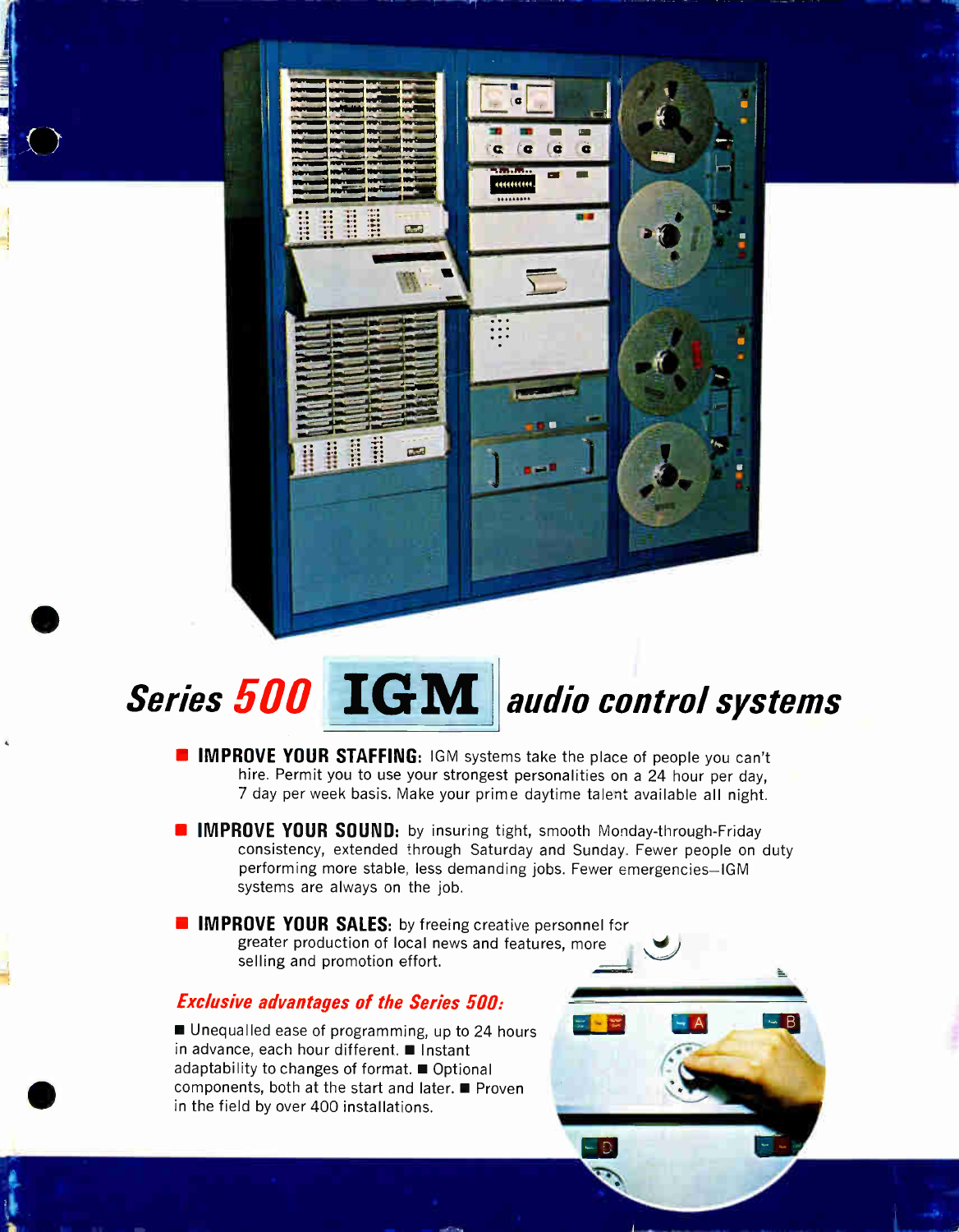## The IGM Series 500 control system what it is:



An IGM Series 500 system is an "insertion system with a brain," plus inputs and accessories to match the desires of the customer. Inputs may be individual or multiple cartridge playbacks, reel-to-reel playbacks tor music or other features, plus studio or live mikes, network or remote inputs.

The basic control unit contains a timer module, a number of channel controls corresponding to the number of talk inputs, music modules—one for each music input, a master "start, step and stop" control, a monitor system, and a built-in silence sensor.

Various supplementary control devices are optional, the need being determined by the program format and operating requirements of the individual station. These include peg clocks, music sequencers, real-time switch ers, random select memories and program loggers.

Each !GM Series 500 installation is not only custom tailored to the existing needs of the station, but is readily adaptable to quick changes of format. Also, more input controls and optional features can be added at any future time.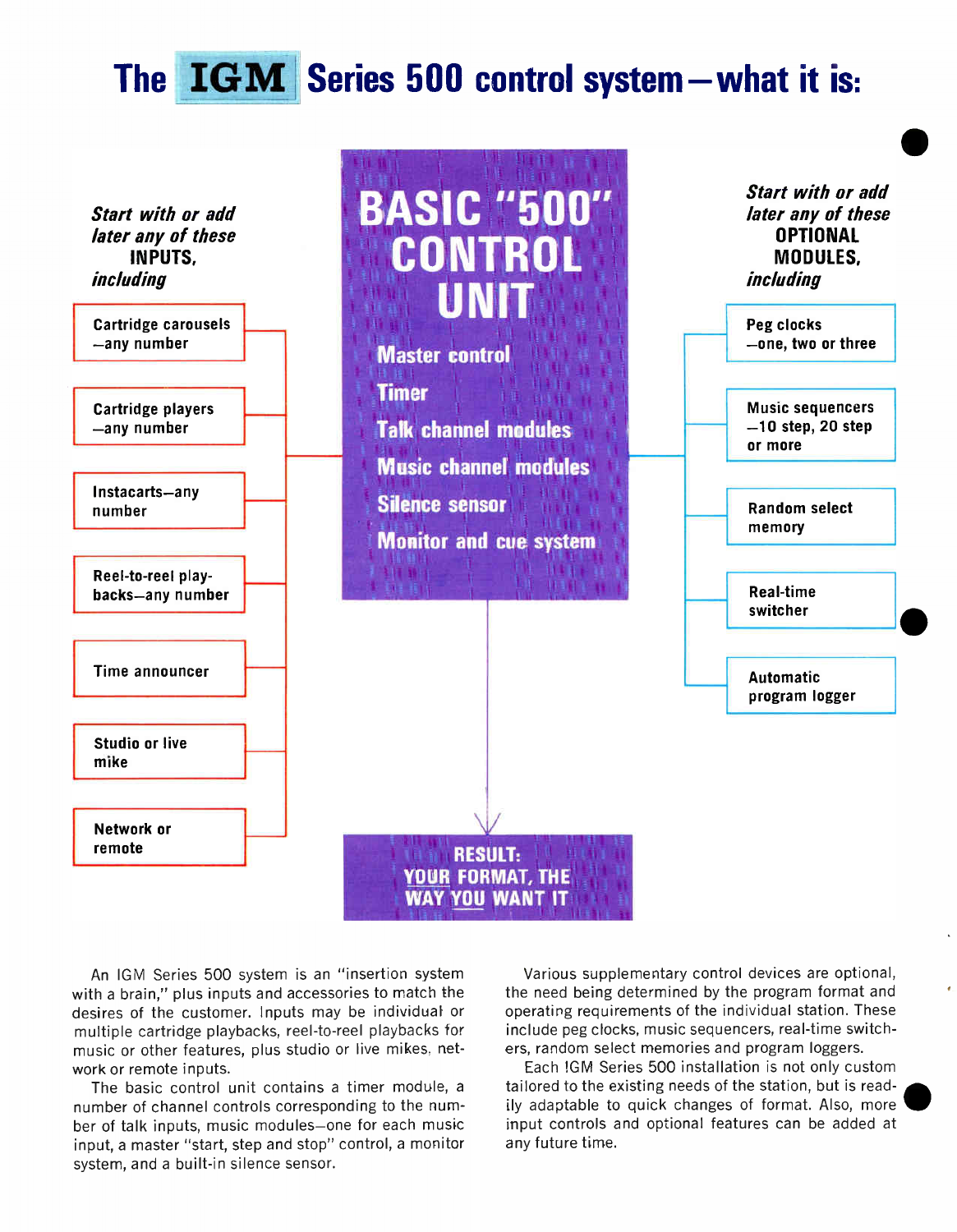## The IGM Series 500 control system - how it works:

## **• Timer is heart of the system**

A simple, dependable 60-minute clock, readily accessible in a pull-out drawer, is the key unit in the IGM 500 system design. It consists of a 24-revolutions-per-hour motor and cam assembly which operates a switch every  $2\frac{1}{2}$  minutes. The motor is accurate to real time within three seconds per day. The 24-position stepping relay advances one position every  $2\frac{1}{2}$  minutes and provides "readying" pulses at selected 21/2-minute intervals as shown in the illustration.



Readying pulses are fed to the talk channels which control talk inputs in the system. Each module will control any type of input (tape playback, Instacart, time announcer, live music, studio, remote line, or others). These inputs are normally used for "talk" features, but can also be music if desired. More than one transport can be controlled if a "sub-switcher" such as a random select memory, or auxiliary selector is used. Any number of modules can be plugged into the system. The timer readies a particular module or group of modules, scheduling them to go on the air at the next switching tone. Actual switching occurs at the end of features unless the timer is connected to optional faders to permit fading and switching at exact times.

Since features are normally not faded, the timer module is usually set 2 minutes fast with reference to studio time. This readies features 2 minutes early and insures that they go on the air at close to scheduled time.

of any event in advance is unnecessary as the<br>system constantly adjusts itself to real time. The<br>more tells features usu sebedule, the lose music THE IGM 500 SYSTEM makes automatically many of the same choices you would expect of an accomplished DJ in putting your programming on the air. Commercials, news, sports, PSA's, time checks and other talk material are scheduled on a real time basis. Regardless of length, they stay on until completed, then the system plays as many music selections as necessary to fill until the next talk feature is scheduled. Estimating the length of any event in advance is unnecessary as the more talk features you schedule, the less music you play—all automatically.





#### Talk channel controls

A typical talk channel module is shown above. Each module carries an alphabetical designation as shown by the red indicator. 15 The light comes on when the channel is being used on the air. The green "ready" light shows that the channel is scheduled to go on the air at the next opportunity. It is also a button which enables the operator to manually schedule the channel an extra time without affecting its automatic scheduling. A previously scheduled channel can be skipped by turning the switch to "off." Either of these actions can be accomplished remotely if desired, making it possible to select and air any channel immediately from the console for insertion into live programs.

#### Scheduling repetitive features:

Each channel module in the system can be readied automatically by the timer module at any one of nine real time intervals and one variable time interval. Controls set for six of the real time intervals and one variable interval are shown below.



and 60

times an nour times an nour<br>at 7½, 15, 22½, at 5, 10, 15, 20,<br>30, 37½, 45, 25, 30, 35, 40, times an hour<br>at  $7\frac{1}{2}$ , 15, 22 $\frac{1}{2}$ , 30, 37 $\frac{1}{2}$ , 45,<br>52 $\frac{1}{2}$  and 60

Will ready four times an hour at 15, 30,45 and 60



Will ready six<br>times an hour times an hour at 10, 20, 30, 40, 50 and 60



"ALL" is the variable time setting. Will<br>ready the channel each time a music ready the channel each time a music<br>channel is used. Used for commercials,<br>it provides a spot at every availability.<br>The number of times it is used will de-<br>pend on the number of availabilities pro-<br>vided in the music form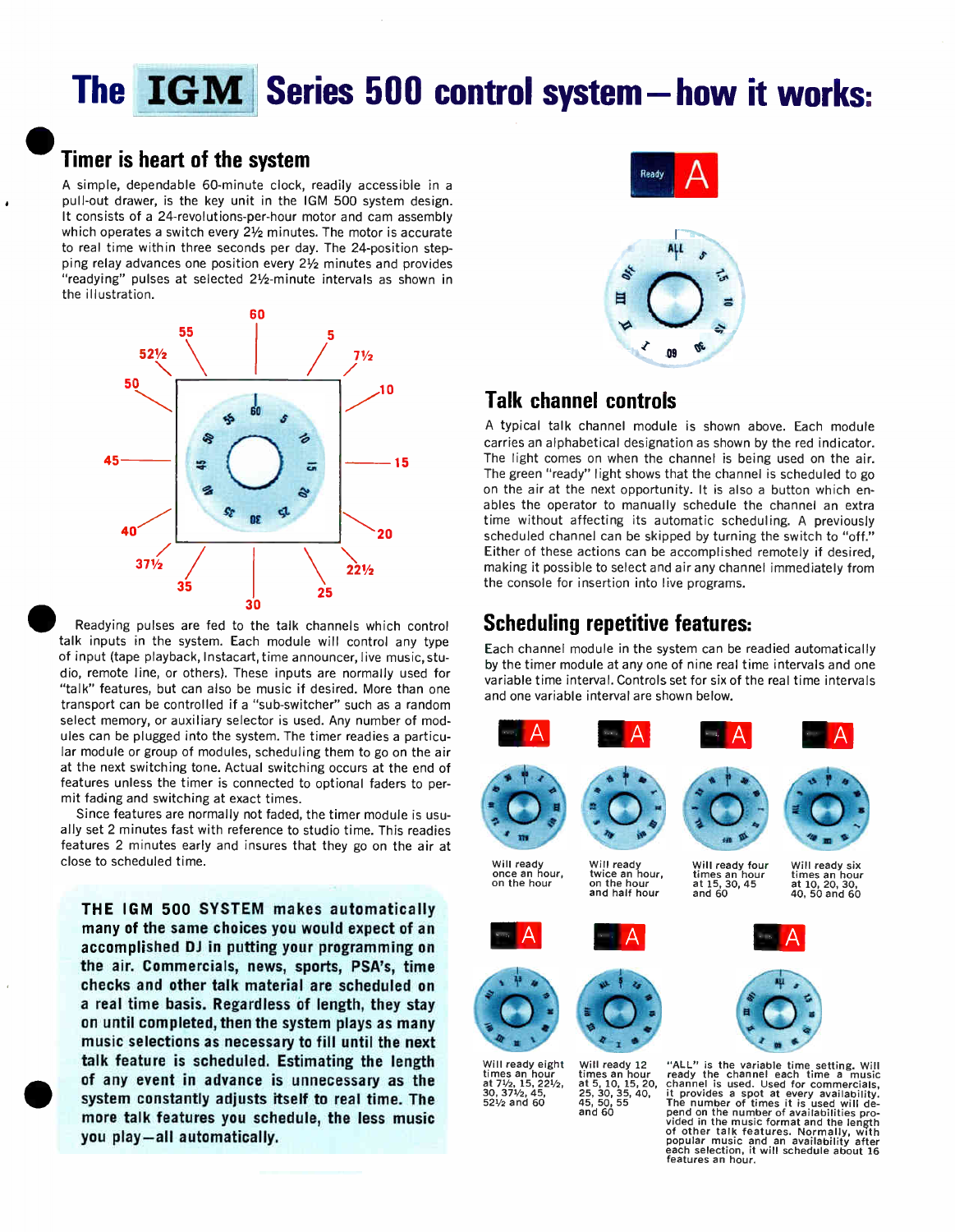## The Series 500—easy to operate, flexible, dependable



#### Scheduling non-repetitive or specified time features

Stations requiring further flexibility can use one or more of IGM's optional 24-hour "peg" clocks. One, two, or three clocks can be purchased and scheduled by setting "I", "Il" or "Ill" on the selector switch.

A two-clock module is shown above. It can be added at any time and plugs into the timer module which provides the time base. Each hour of a 24-hour day is represented by the 24 columns of holes from top to bottom. Each 5-minute increment of an hour is represented by the 12 rows of holes from left to right. Placing a special peg at the desired intersection will schedule a selected channel or channels at any 5-minute interval or combination of 5-minute intervals throughout a 24-hour day.

The clock "I", "II" and "Ill" positions can also be used, in whole or part, for customized scheduling. For example, if the format requires a given feature every hour at 15 and 45, this can be spe-



cially wired without using a peg clock. This programming flexibility is an exclusive feature of IGM 500 systems and is available on no comparable system in its price class.

 $\bullet$ 

#### Channel priority

Each talk channel control in the system can be set to a different time interval, or any number of channels can be set to the same time interval. In either case, note that more than one channel will become ready at the same time. If Channel A is set to "15" and Channel B to "5," both will be ready on the hour, quarter hour, half hour and three-quarter hour. In this case, the channels will be switched on the air in alphabetical order. Thus, the most important feature, or the feature with the most critical time requirement, should be scheduled on Channel A, the second most important on Channel B, and so on in order.

Each time a feature of any type (talk or music) ends, the control unit searches the channels in their order of importance. When all "talk" or alphabetical channels scheduled for play have been satisfied, the unit will automatically return to music. If, at the end of the music selection, there are no scheduled talk features, music will continue to play, checking at the end of each selection, until a talk feature or features are scheduled. In this manner, the unit constantly adjusts the format to keep itself on time.

#### WHY THE IGM 500 SYSTEM WILL DO THE JOB FOR YOU

The IGM 500 is sometimes called a "time insertion" system because non-music features are inserted between music selections on a real time basis. No definite sequence of events is established in advance. Each time a feature ends, the next event is determined by what time it is. Sequential systems require that you preplan or estimate how many music selections you will need. The 500 system does this for you, automatically.

The peg clock option allows you to schedule features during one time period, say a given half hour, then again in any desired future half hour. This can be done at one time, without changing any settings on the control system, up to 24 hours in advance. No need to establish one format which is used hour after hour. The peg clock is an exclusive feature which distinguishes the IGM 500 from sequential systems.

If you find it necessary to interrupt automated programming to broadcast a special feature such as a news bulletin, it is easy to adjust the equipment. You simply decide which features need to be rescheduled (such as commercials), set the selector switch on that particular

 $\sqrt{2}$  ,  $\sqrt{2}$ 

channel or channels, and the control unit automatically readjusts the sequence of events.

If you need sequential control over music transports to insure that a certain music format is followed, the music sequencer option provides this. Since only the music format is programmed on the sequencer, settings need not be changed until the basic music format changes. Commercials and other non-music features can be changed by simply turning one switch, and the music channel will automatically play more or less music to compensate. No other system provides this flexibility.

Since there is no set, repetitive sequence of events it is easier to override the system for live features. You can even use all inputs to the system during live periods by calling for them remotely from the console, in any order desired, one event at a time.

You buy now only what you need now. If you need more sophisticated control later, or more input capacity, you add it later on a plug-in basis. Even the smallest system can be expanded to the largest system in this way.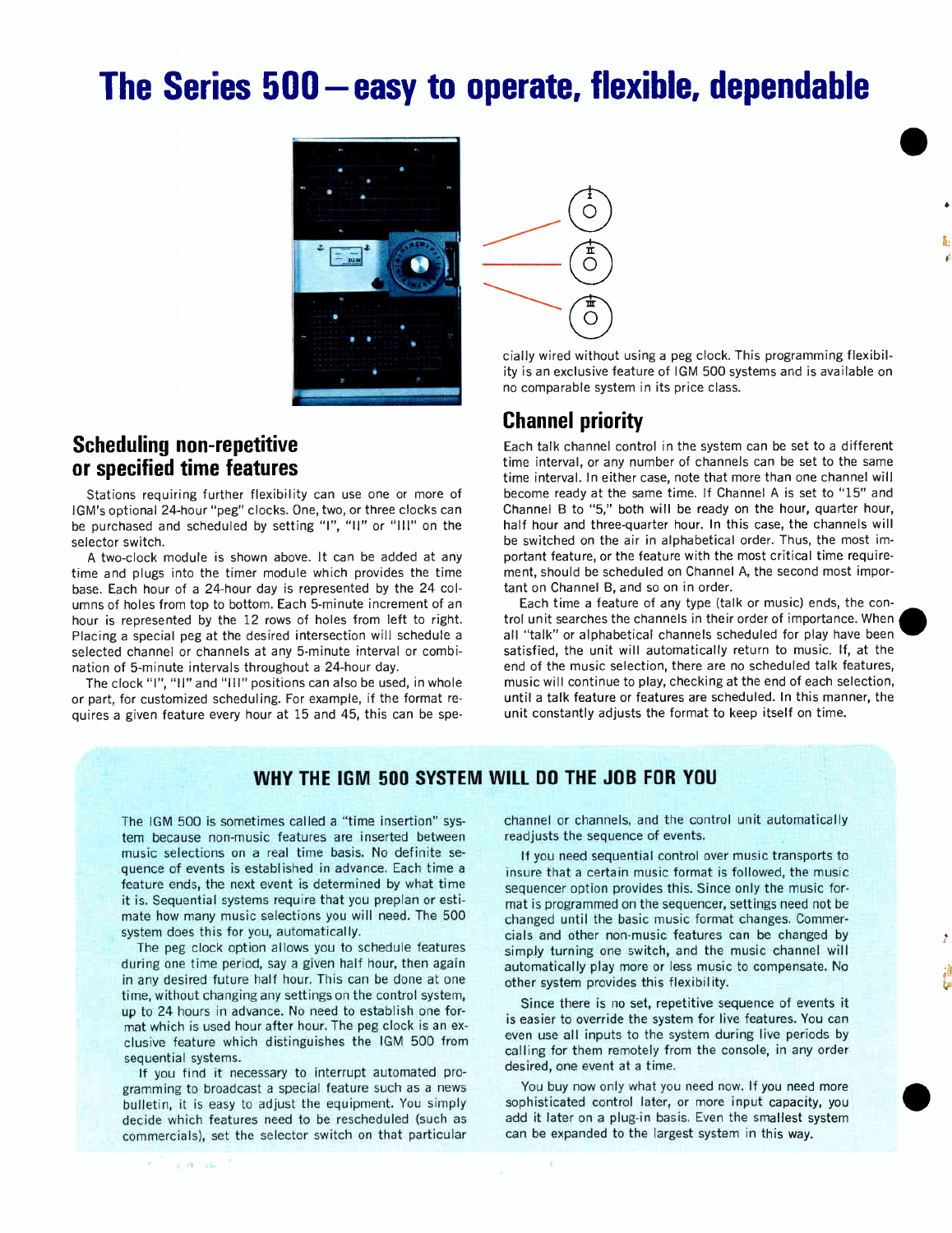#### SAMPLES OF PROGRAMMING FLEXIBILITY

An important distinction of the IGM 500 Local feature News ID & program promo Program promo (spot breaker) is the ease with which talk features for Time **Spot** Spot Music any format can be set up and changed. Format No. 3, using five talk input Assume that switching tones allow talk channels with "I" (clock) set to insertions after each selection. Format No.2, using six talk input 15, 30 and 45, creates this format channels with "I" (clock) set to 10, 20, 40 and 50, creates this format e Format No. 1, using four talk input channels, set as shown creates this format 嘎  $\overline{a}$  $\Box$  $\Box$ п  $\Box$ 实  $60$ Î  $30$  $\sim$  $(7)<sub>2</sub>$  $\overline{\mathbf{5}}$ 15  $7\frac{1}{2}$  $7\frac{1}{2}$ 15 15 ALL 宋 I ALL T.  $\sim$   $\mathbf{H}_{\text{max}}$ Minutes 0 o o s 5 s 10 10 10 15 15 15  $\begin{array}{ccc} & & \\ \bullet & & \end{array}$ 20 20 20 25 25 25 30 30 30 35 35 35 40 40 40 45 45 45 50 50 50 55 55 55  $\bullet$ <sup>60</sup> <mark>ann an Sàrtachas an Càrdair</mark> an S 60 60

The combinations are virtually limitless. More important, any single channel can be rescheduled at any time without affecting any other channels. You simply play more or less music. Flexibility is the key to the system.

÷

ś

Simplicity is important too. Since the format is so easy to set up and change, relatively unskilled personnel can learn to operate the system in a matter of minutes. This frees your skilled personnel for more productive tasks.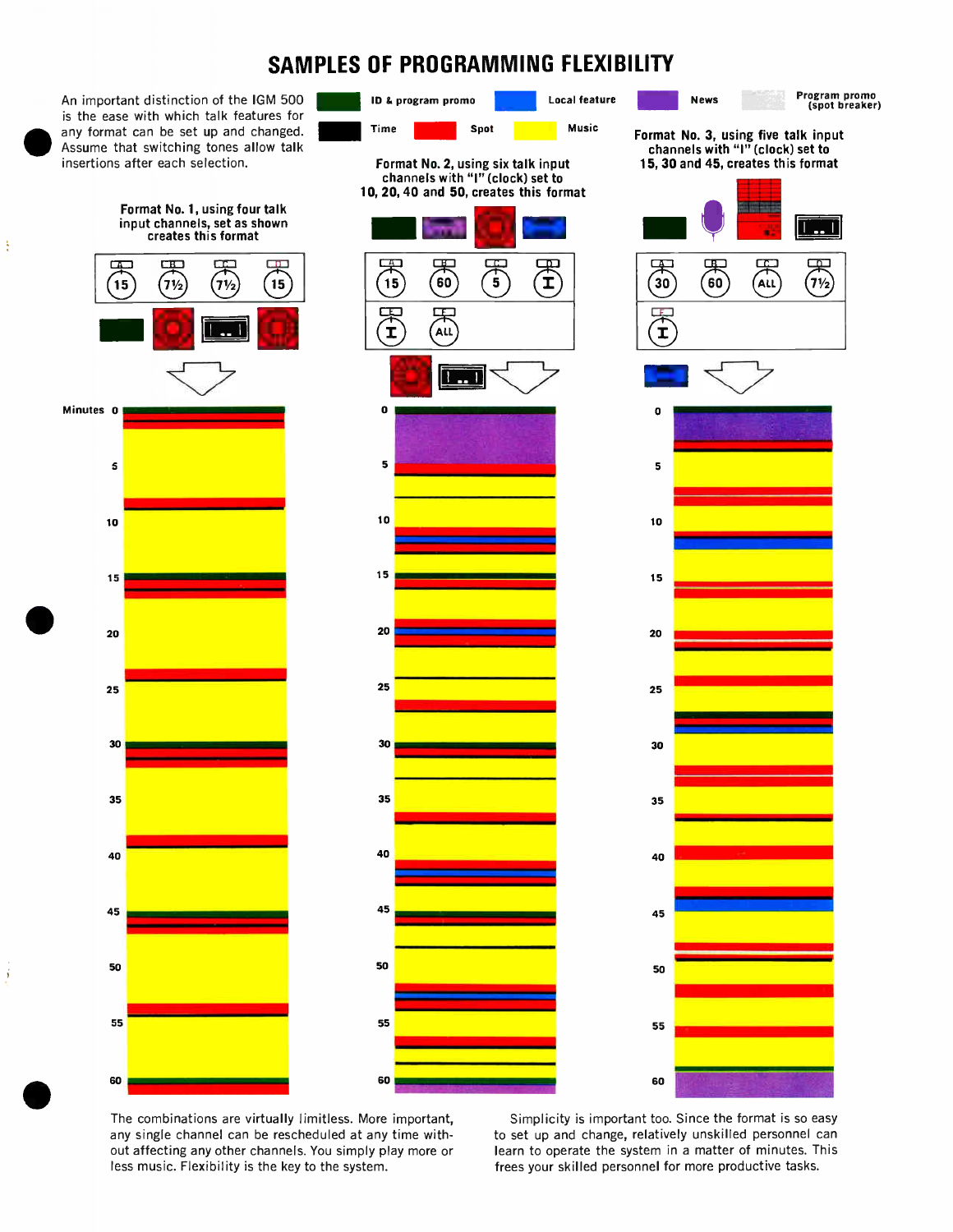#### Music modules—one for each music input

IGM's music modules permit the same degree of flexibility in music inputs as in talk inputs. Each music module is a single input—one for each transport—and you can order as many as you need. You may also add more channels later and plug them in. Here's how they work:



1. In the "end cue" mode, you play all of Music #1 and transfer to Music #2 via metal tape at the end of the reel. If you have three music modules, Music  $#2$  will switch to Music  $#3$ , and Music  $#3$ will switch back to Music #1. Order as many modules as you have transports.

2. In the "one-to-one" mode, you play one selection from Music #1, one from Music #2, then return to #1, and alternate. With three modules, you play one selection from each, in order, then repeat. Again, you may set any number of modules to this configuration.

3. In the "external" mode, you ready the module from an external source. This can be wired in several ways.

(a) from the timer in the system, which might schedule one or more channels every 15 minutes, or every half hour. Any pulse from the timer module can be wired to the external position and changed by a jumper connection.

(b) from Clock #1, #2, or #3. This option is normally used to transfer from Music #1 to Music #2 at a specified time, such as 9:00 a.m.; from Music #2 to Music #3 at 1:00 p.m., back to Music #1 at 3:00 p.m., etc. It can also be used to call for a particular module at a specified time to broadcast a special program, then return to the normal pattern as outlined above.

#### IGM TAPED MUSIC SERVICES



As the largest supplier of taped music to the broadcast industry, IGM offers individual stations access to over 20,000 hours of original selections covering the entire spectrum of musical sounds, chosen with discrimination and expertly classified. Over a dozen different taped services are offered to broadcasters, announced or unannounced, monaural or stereo. IGM music services are fully described in a separate brochure, available on request.

(c) from the "music sequencer," as explained below.

4. You may manually program the channels, either at the system or remotely.

If you have two or more music channels, they need not be all set to the same option. For example, Music #2 may be programmed to play twice an hour from the timer module, while Music #1 is used during the balance of the hour. You may program each module individually with a three-position switch as between "end-cue," "one-to-one" and "external" modes.

#### **Optional** music sequencer

If sequential control over the music modules is desired, the music sequencer module is added. The unit will handle up to nine music channels. Two models are available: 10-step sequencer, which permits the music modules to be intermixed in any order up to 10 steps before repeating the same sequence again; and a 20-step sequencer, permitting up to 20 steps before repeating.



Music sequencer, 10-step as shown above, or 20-step, is optional feature.

Several additional features are standard with the music sequencer:

1. The Scan/Follow switches (shown below thumb wheel selector switches in illustration) permit you to lock two steps of the sequence together (Follow). This is used where introductions are recorded on a "talk tape," with music selections on one or more transports. The "Follow" feature insures that the music always follows a fore-intro, or that a back intro always follows music. Any other readied channels in the system will be ignored until a "scan" switch is reached. At this point, voice channels are scanned, and if ready, put on the air. If no voice channels are ready, the sequence as programmed on the music sequencer continues.

2. The indicator lights (above thumb wheel switches in the illustration) show at a glance which step of the sequence will be used next.

3. Reset (starting sequence over again) is possible in two ways. First, any unused steps in the sequence may be skipped by turning the thumb wheel selector to the "0" position. Second, reset may be accomplished on a time basis where it is desired to start each 15-minute or 30-minute period with a specific transport. The sequencer will reset to Step  $#1$  on any pulse from the timer module (15 minutes, 30 minutes, etc.) or from any of the peg clocks.

4. While the music sequencer is normally connected to permit intermixing of two or more music channels after one selection from each, it can also be wired to permit intermixing at any interval from the timer module, or transfer from module to module at specified times from the peg clock.

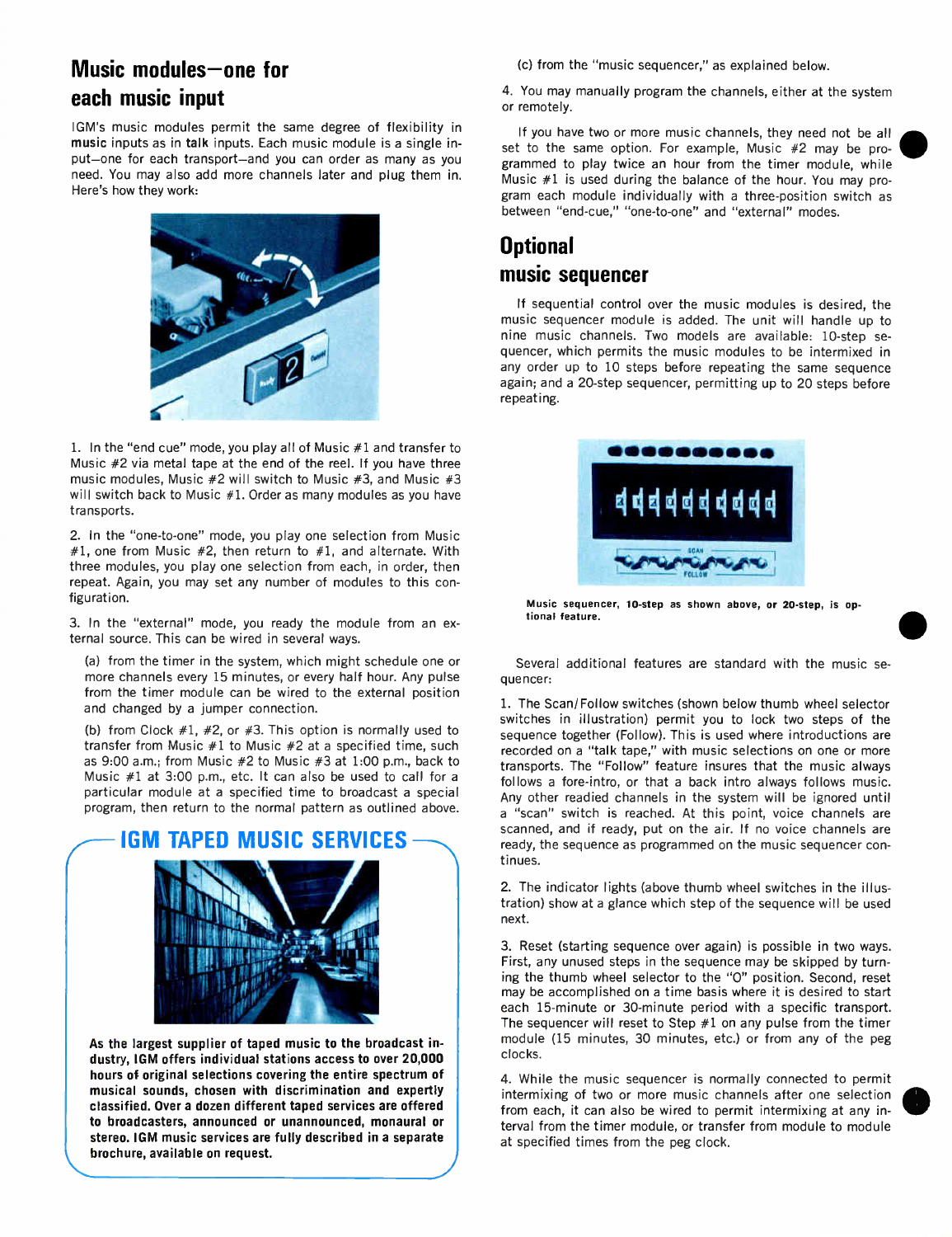#### **Standard** master control



This module provides control over the system. The "Master Start" button starts the system by putting a music selection on the air. The "Step" button allows the operator to manually switch to the next scheduled channel, or music in the event no channels are ready except music. This button also lights up when a switching tone is present in the system. The "Master Stop" button, when pushed, will shut the system down at the end of the feature now on the air. Since the output is also fed to a pot on the console, this button can be pushed and the audio faded at any time for live inserts of an unscheduled nature.

#### Optional remote

All three control functions are also provided remotely. Additional functions can also be remoted. Typical additions are remote "ready" buttons for some or all channel modules, and a button to cancel the ready condition of all channels. With these controls remoted, the system can be used as a source of pre-recorded features, such as commercials, during live periods by simply readying the desired channel manually and pressing the "step" button. Return to live programming is accomplished by pressing the "Master Stop" button during the pre-recorded feature. It is also possible to feed the output of a console or news studio to a channel in the system if automatic switching in and out of live features is desired.



#### Monitor panel

 $\bullet$ 

Switching is accomplished in the various channel modules. Audio is fed via a large printed circuit board underneath the drawers and interconnecting cables to the monitor panel. Here it is mixed at low level, and reamplified. Low level mixing permits smooth, noiseless switching. Sufficient output level is supplied to permit the system to feed the transmitter direct or through a console as desired. Systems are typically connected both ways, with transfer accomplished by a switch. This allows the console to be devoted to production while the system is on the air.

The VU meter, two in the case of stereo, is switchable between the program and cue bus with the button marked "cue." This also switches the monitor speaker. All input levels can be set to the same standard. A toggle switch is provided in stereo systems to switch the speaker from left channel to right channel.

#### Silence sensor

All systems also contain a built-in silence sensor which acts as a fail safe in the event of failure of any source. An adjustable time delay is provided, from 3 to 12 seconds, after which a relay operates and provides a switching pulse to the system. This starts the next scheduled event. The "reset" light comes on, and contacts are available to ring an external alarm to warn the operator of a system failure. In the meantime, the system is back on the air. Once the trouble is located, the alarm can be turned off by pushing the "reset" button.

#### OTHER OPTIONAL EQUIPMENT

to supplement the basic IGM 500 System

(Detailed specification sheets available)

| --<br>----<br>輪<br>Ť<br>上雪<br>┳<br>٦Ξ,          |
|-------------------------------------------------|
| The property of the property of the property of |

### MOS-type, random select memory

Completely solid state, using MOS integrated circuits. Memory capacity starts at 25 steps, and can be expanded to virtually any length at low increment costs. Standard unit provides 200 step memory, control, and audio switching of up to seven sources, normally multiple cartridge playbacks. Ten-key keyboard programming, changeable while in on-the-air status. Read-outs of next event and current event codes.

| 18.18.          | $AB \times B$<br><b>COL 100</b> | 1010                                                                                                                                                                                                                                                                                                                                                            |  |
|-----------------|---------------------------------|-----------------------------------------------------------------------------------------------------------------------------------------------------------------------------------------------------------------------------------------------------------------------------------------------------------------------------------------------------------------|--|
|                 | $m = 1$<br>10.16                | $-0.10$                                                                                                                                                                                                                                                                                                                                                         |  |
|                 | $-0.10$<br>--                   | $\mathbf{v} = \mathbf{v} \mathbf{v}$                                                                                                                                                                                                                                                                                                                            |  |
| <b>ALCOHOL:</b> | 1919.<br>1878                   | $\frac{1}{2} \sum_{i=1}^{n} \frac{1}{2} \sum_{i=1}^{n} \frac{1}{2} \sum_{i=1}^{n} \frac{1}{2} \sum_{i=1}^{n} \frac{1}{2} \sum_{i=1}^{n} \frac{1}{2} \sum_{i=1}^{n} \frac{1}{2} \sum_{i=1}^{n} \frac{1}{2} \sum_{i=1}^{n} \frac{1}{2} \sum_{i=1}^{n} \frac{1}{2} \sum_{i=1}^{n} \frac{1}{2} \sum_{i=1}^{n} \frac{1}{2} \sum_{i=1}^{n} \frac{1}{2} \sum_{i=1}^{n$ |  |

**Instacart** 

Instantaneous random access to 48 cartridges, without waiting time for search. Accepts all NAB standard "A" series cartridges. Cartridge trays slide out from the front for ease of change. Separate motor and precision drive for each stack of 12 cartridges. Individual heads for each of 48 cartridges.



#### Automatic program logger

Provides permanent printed time record on inexpensive adding machine type paper. Model 362 prints verification by time, channel source and code number, using simple 5-digit encoding and decoding system of proven telephone "touch tone" dialing type. Model 363 prints time and channel source of each program event, without coding.

### IGM time announcer



Two-cartridge system, one for odd times, one for even. Always cued, ready to use. Easy to set on time with built-in cue system. Accurate to within 30 seconds of real time. Automatic lock-out in case of power failure. Solid state switching and amplifiers. Use of 1 KHz cueing tone and 150 Hz switching tone permits local recording of time tapes.